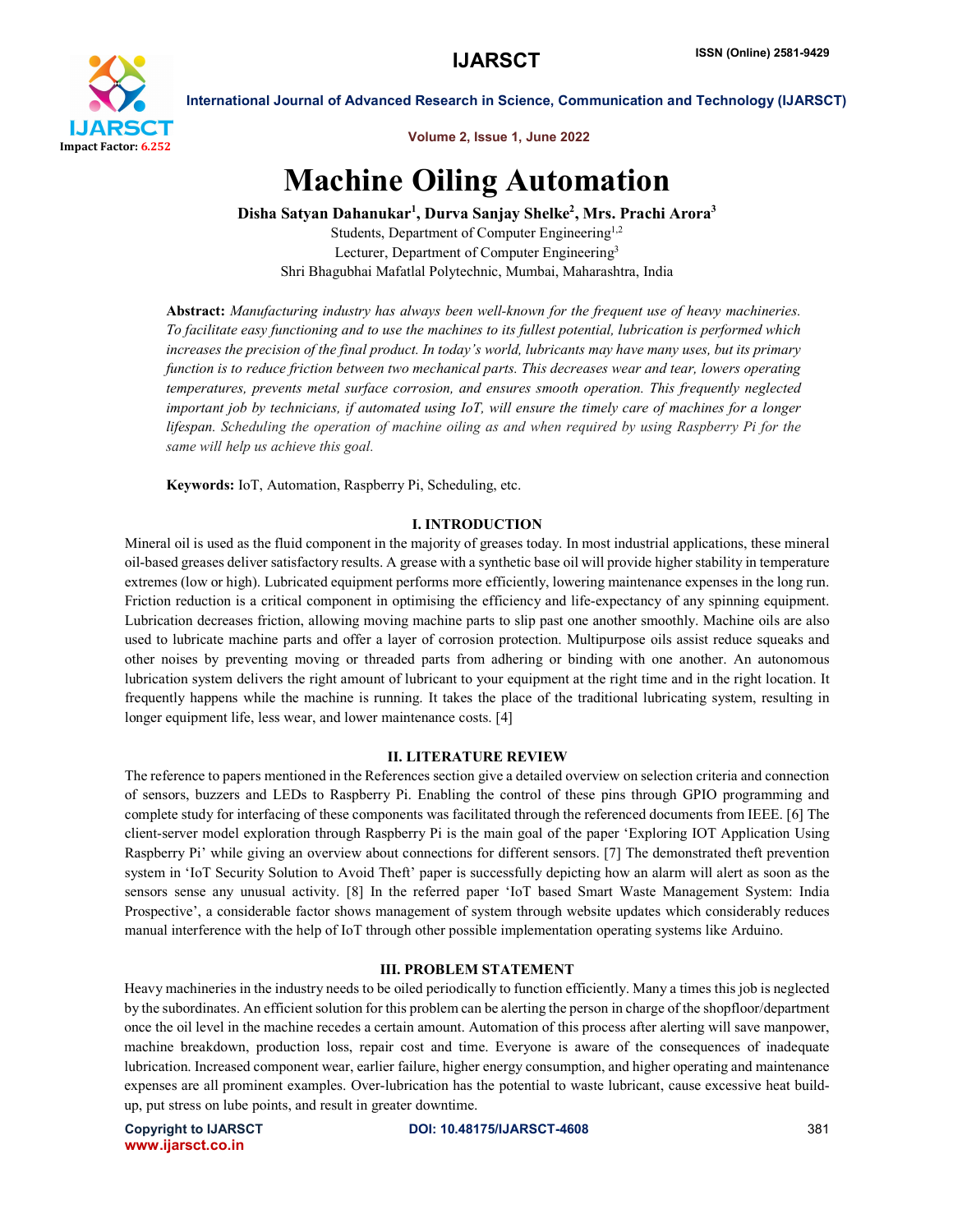

Volume 2, Issue 1, June 2022

# IV. SOLUTION

[5] The obvious solution for the problem mentioned above is optimal lubrication. Lubricating machines manually typically produces inconsistent lubrication. Uneven lubrication wastes oil and allows impurities to enter the bearing, causing premature wear and a considerable reduction in bearing life. Optimal lubrication prevents unplanned downtime. The comparison graph below shows the inconsistencies seen in the manual lubrication and how it can be avoided by the automation of the process. Using Raspberry Pi (here used, Raspberry Pi4 model B) will help in achieving the goal through reduced manual efforts and web alert (Tkinter) for person-in-charge of monitoring. The machines and sensors connected will work as devices connected to internet, thereby acting as an example of IoT. [6]



The pie-chart below shows that the major cause of bearing failures is due to inadequate lubrication. While the bearing is in motion, little amounts of lubrication applied frequently will extend its life.



Figure 2

Causes of bearing failures :34.4% inadequate lubrication, 19.6% contamination, 18.6% other reasons, 17.7% installation errors, 6.9% bearing overload, 2.8% storage & handling errors.

### V. IMPLEMENTATION

Every machine needs to be oiled after periodic intervals. Oiling the machines regularly with the right amount will increase machine's work efficiency and hence increase the production and its quality along with saved resources as no oil/lubricant is wasted. Scheduling of the oilers using Raspberry Pi, for automatic turning on and off at these times of the day helps achieving the purpose of periodic machine oiling automation.

Here, every 24 hours, machine will be oiled once for 15 minutes on its first start-up. This ensures that the functioning of machine throughout the day will be smooth as it will be well lubricated from the first use itself. Machine will be oiled on its start-up so that the workers can pay attention to lubrication control if needed through the small knob or solenoid valve manually. The automation also helps the workers work side by side and saves time. Oiling during the machine is still running helps the oil reach every nook and cranny of the joints which are to be oiled for smoother functioning rather than when the machine is shutdown.

The machine's start-up is linked to relay, when the machine starts it will in turn start the relay. As the relay is connected to the oilers' motor, it will start pumping the oil through the pipes once the relay starts. The LED connected above every machine is only an indication of the ongoing process. The LED will be turned on while the machine is being oiled and turned off as soon as the process terminates. This was the brief explanation of the first phase of automation process.

www.ijarsct.co.in

Copyright to IJARSCT **DOI: 10.48175/IJARSCT-4608** 382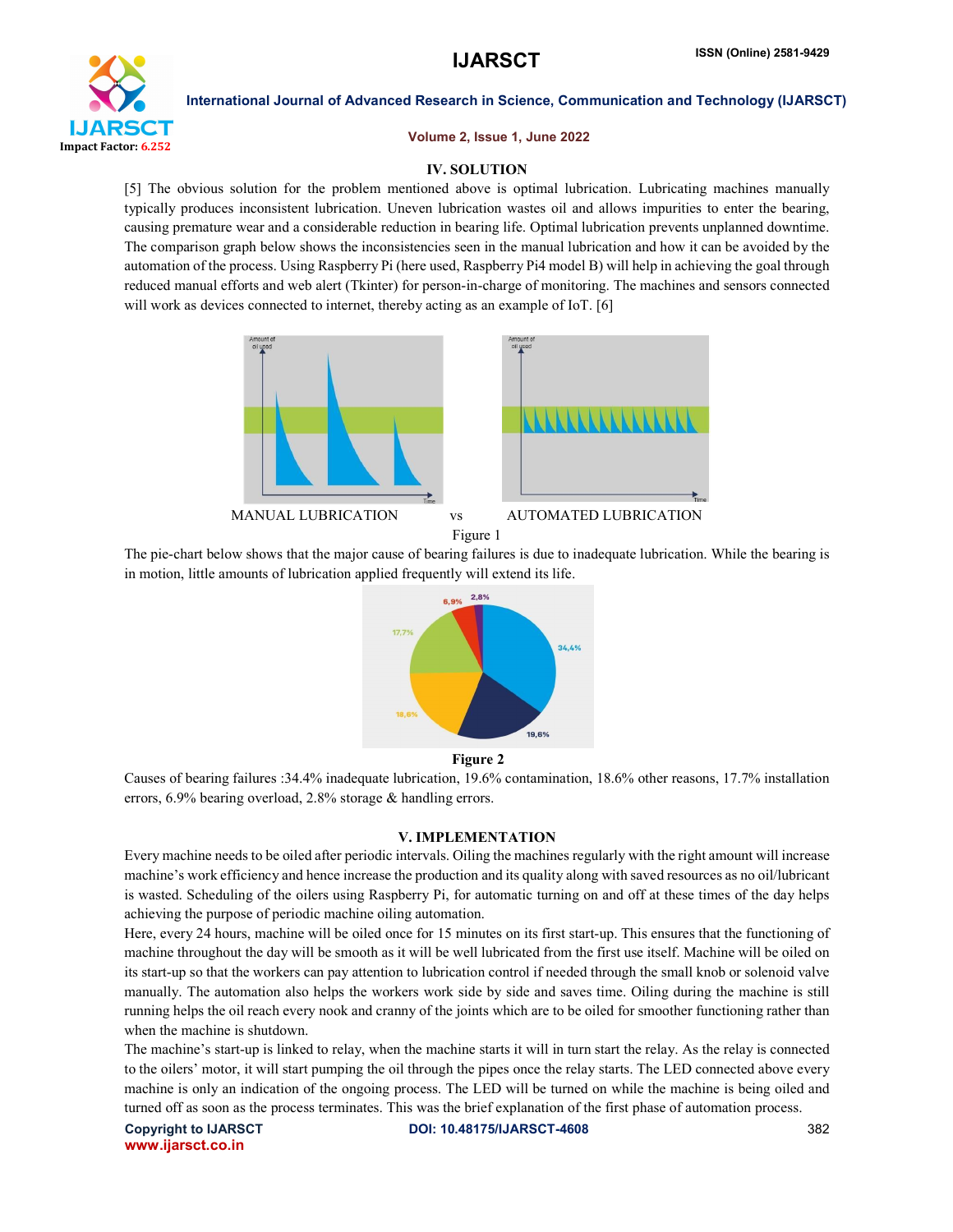

### Volume 2, Issue 1, June 2022

The second phase includes maintaining the oil levels of the oilers and the reservoir. The oiling process starts every morning through scheduling and as a result in the end of the process, oil level of the oiler decreases. When oil level reaches the threshold, the oiler must be filled with oil. [8] The decrease in oil level below the margin is detected with the help of a sensor, the sensor in turn opens the solenoid valve (solenoid valve controlling the flow of oil towards the oiler). The opening of solenoid valves is linked to the sensor that detects the decrease of oil level in the oiler below the threshold. The main pump senses the opening of solenoid valve and pumps the oil of the reservoir into the pipes of the respective solenoid valves that are open. Once, the oiler is filled till a certain amount, program closes the solenoid valve and the main pump is turned off because of their connection. While oil is being filled in the oiler from the reservoir, LED on every solenoid valve will glow to indicate this process. Every solenoid valve and its connection to the main pump is independent of the other and hence, only the oilers that require oil will be filled depending on the open solenoid valves. To prevent any air traps, by default all the pipes will contain oil. Over a period of time, if any solenoid valve fails to do its function, any electrical component of the circuit trips, or pressure builds up due to unforeseen reasons there is a relief wall to store the excess oil and relieve the pipes of excess pressure to prevent any cases of pipe bursts or other hazards. The last phase of our automation process addresses the oil level decrease of the main reservoir. The refilling of the main reservoir will be done through manual intervention. If oil level drops below 10 percent of the total oil, the LED will glow as the first indication and if the refilling job is still neglected, the until the oil level decreases below 5 percent then the buzzer will also be turned on till the job is completed.





Figure 3 Note: All electrical components associated with scheduling are connected to RaspberryPi4 model B

www.ijarsct.co.in

#### Copyright to IJARSCT **DOI: 10.48175/IJARSCT-4608** 383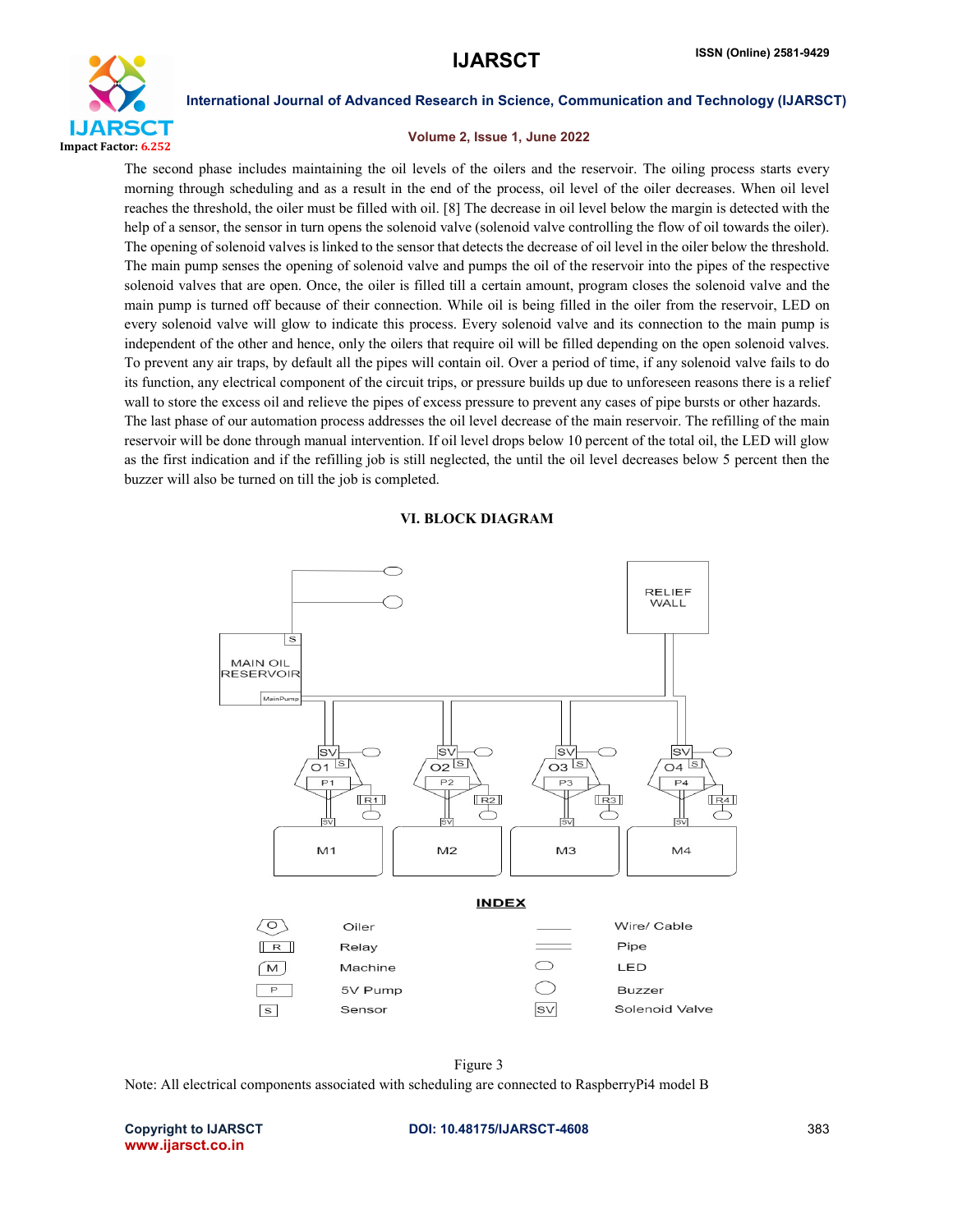



#### Volume 2, Issue 1, June 2022

#### VII. SYSTEM FLOWCHART



### VIII. ADVANTAGES

[1] [3] Automation of oiling machines will help reduce or vanish the problems being faced right now due to manual lubrication through the following advantages-

- 1. Environmental Improvements: Since automatic systems will measure the exact amount of lubrication needed. Wastage will be reduced, less friction and less energy consumption.
- 2. Machine Downtime: will be reduced since machines need not be shut down in order to add more oil.
- 3. Extended Equipment Life: by providing machines with the right amount of lubrication at the right time automatic lubrication results in reduced wear and extended equipment life.
- 4. Chemical protection: Lubricants and their additives can coat machine components' surfaces, preventing them from corrosion such as rust.
- 5. Lower maintenance costs: Automatic lubrication extends the life of equipment by minimising wear, lowering the cost of spare components.